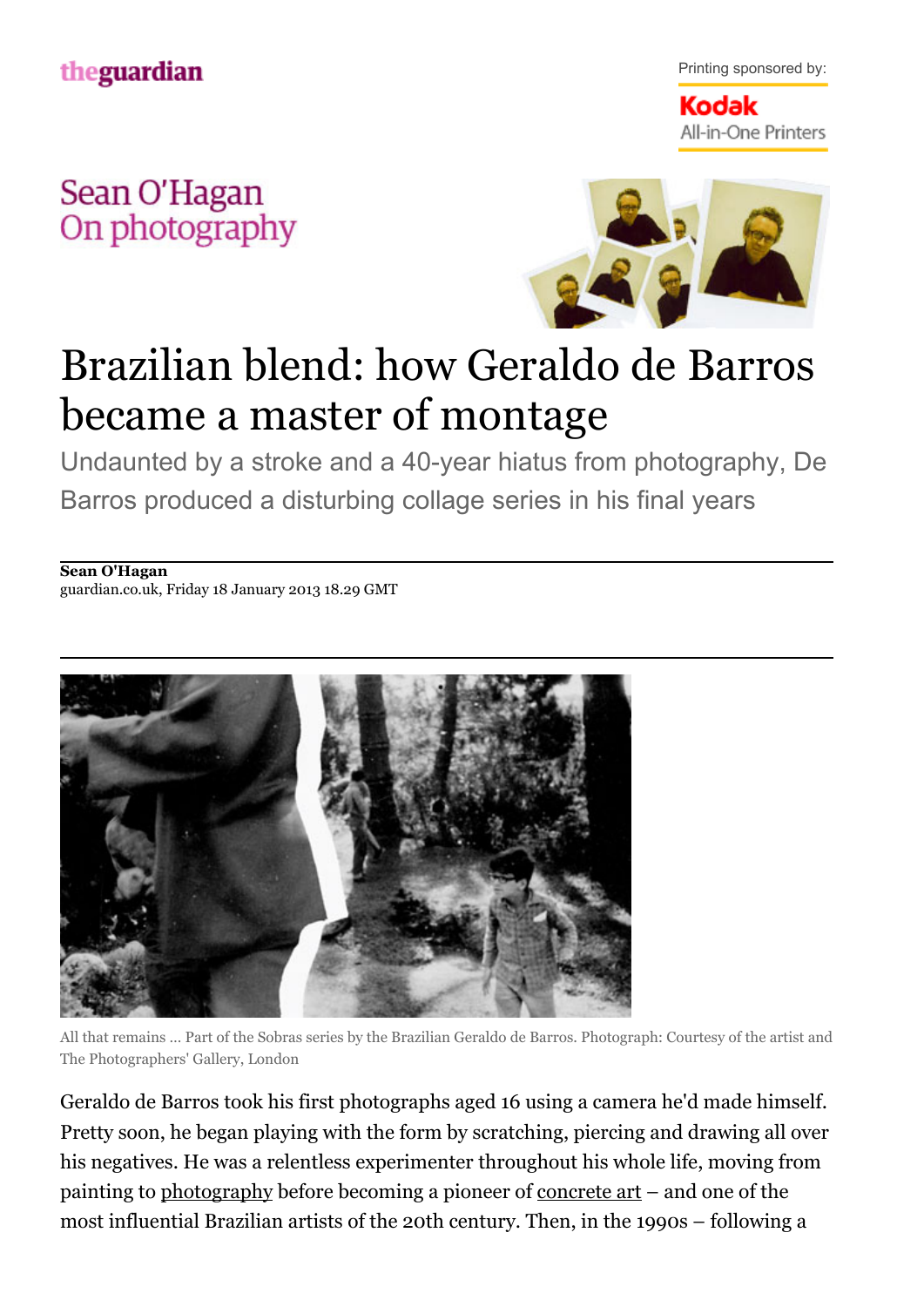40-year layoff, and after a series of strokes had left him semi-paralysed – [De Barros](http://thephotographersgallery.org.uk/geraldo-de-barros-4) picked up his camera again. Now, the two photography series that bookmarked his career – Fotoformas (1948-1950) and Sobras (1996-1998) – are on show in Britain for the first time at the Photographers' Gallery.

**Geraldo De Barros What Remains** The Photographers' Gallery, London W1F Until 7 April [Full details](http://thephotographersgallery.org.uk/geraldo-de-barros-4)

De Barros made his Fotoformas works, influenced by the [Bauhaus](http://www.bauhaus-dessau.de/index.php?en) and [Paul Klee,](http://www.metmuseum.org/toah/hd/klee/hd_klee.htm) with a Rolleiflex 6x6 twin-lens camera. In them, he often superimposed one image over another to make geometric shapes that seem to float on the page. Other images from the series include: an egg hovering over a wooden door where the handle should be; spheres sitting on telegraph wires

against a grey sky, like a still from an early sci-fi film; a leafless tree in an expanse of white broken only by a thin black line. This early body of work is an intriguing testament to a restless imagination that reacted instinctively against accepted photographic practice. He once said: "For me, photography is a process of printing." But, for him, it was also a process of disrupting, interfering and experimenting.



Restless imagination

… Untitled by Geraldo de Barros (Tyrol, Austria, 1951). Photograph: Courtesy of artist and The Photographers' Gallery, London

The whole Fotoformas series was first shown in his breakthrough exhibition at the Museu de Arte de São Paulo in 1950. It earned him a scholarship to Europe, where he fell under the spell of concrete art and abandoned photography altogether. Then, in 1993, his daughter found his early photographs as she was sifting through his archive, and they were shown at the Musée de l'Elysée in Lausanne in Switzerland. De Barros was belatedly hailed as a master of abstract photography, and this renewed interest seems to have spurred him on to return to the medium. In the last two years of his life, though incapacitated, he made the 250 works that comprise the series Sobras (Remains).

Here the raw material is family snapshots and portraits, which have been cut up and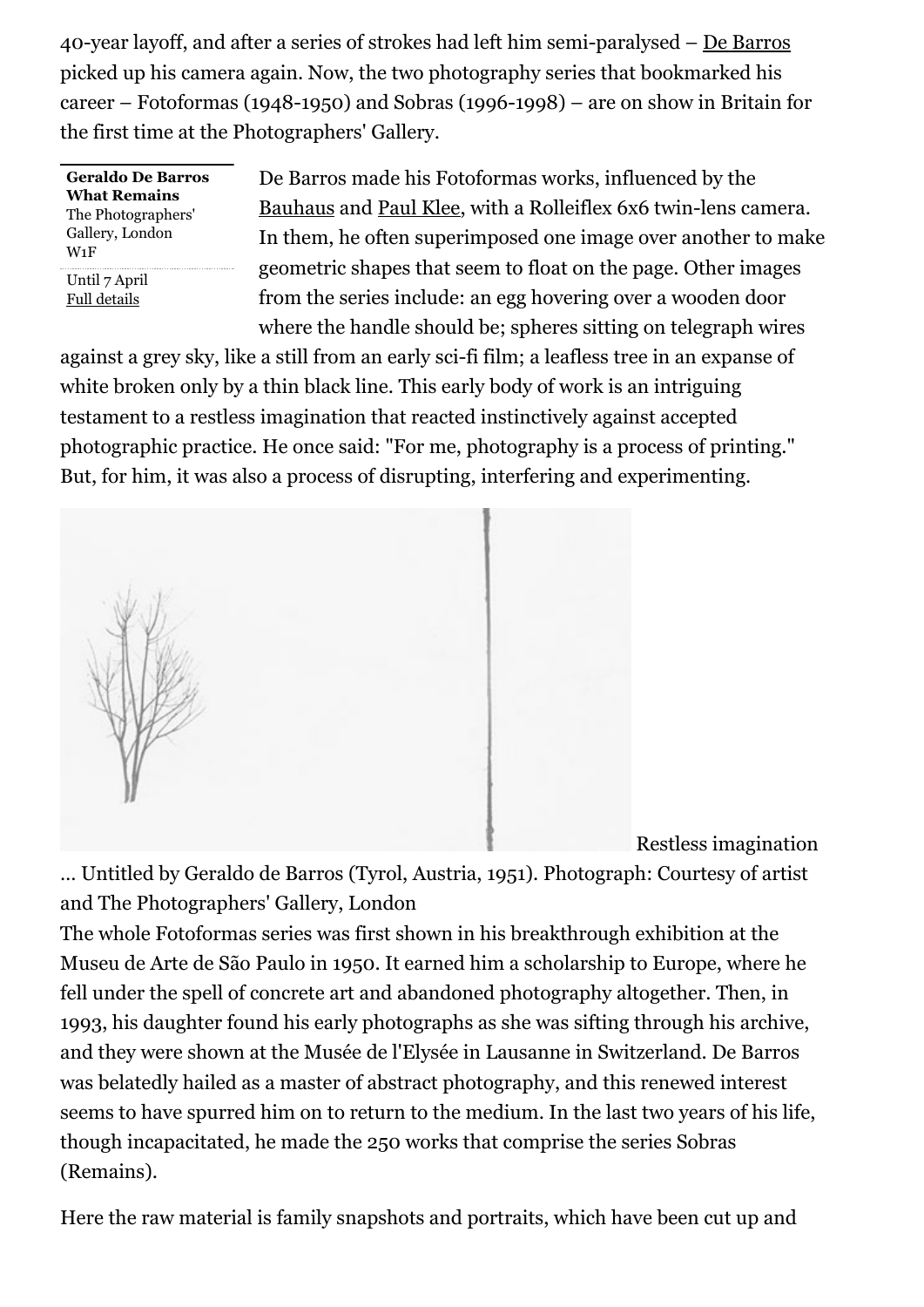rearranged into beautiful, painterly collages tending toward the surreal – glowering pink clouds sit atop a grand building by an eerie lake and each element is bordered by black tape, drawing attention to the process as well as the resulting image. They are strange and bewitching works that echo the creations of [John Stezaker](http://www.saatchi-gallery.co.uk/artists/john_stezaker.htm) and, as their name suggests, have a haunting, elegiac quality.



Ethereal … Laura

Letinsky's Ill Form and Void Full I Untitled 29, 2011. Photograph: Courtesy of the artist and The Photographers' Gallery, London

On another floor of the Photographers' Gallery, [Laura Letinsky](http://lauraletinsky.com/)'s ethereal collages of food and objects play with the notion of what is real and what is illusory. Titled Ill Form and Void Full, after a phrase by the modernist writer Gertrude Stein, the work manages to be beautiful and intriguing, though bloodless – all those anaemic tones. Using images of food, drink and utensils from lifestyle magazines as well as her own photographs, Letinsky creates formal arrangements of paper cutouts and the odd real object – a silver spoon, a glass. They are precisely arranged against a white background in a studio and photographed using a large format camera to capture every detail – a smudge, a trace of lipstick, a crumb. Printed lifesize and often containing strange shadows and perspectives that may be real or part of the construction, they refer to the impossible, idealised notion of home that magazines perpetuate. Ultimately, though, it is photography that Letinsky is questioning, and its role in what she calls "the circuitry of production and consumption" that underpins lifestyle culture. I am not sure the work quite manages to carry the claims she makes on its behalf, but it is certainly singular in its elaboration.